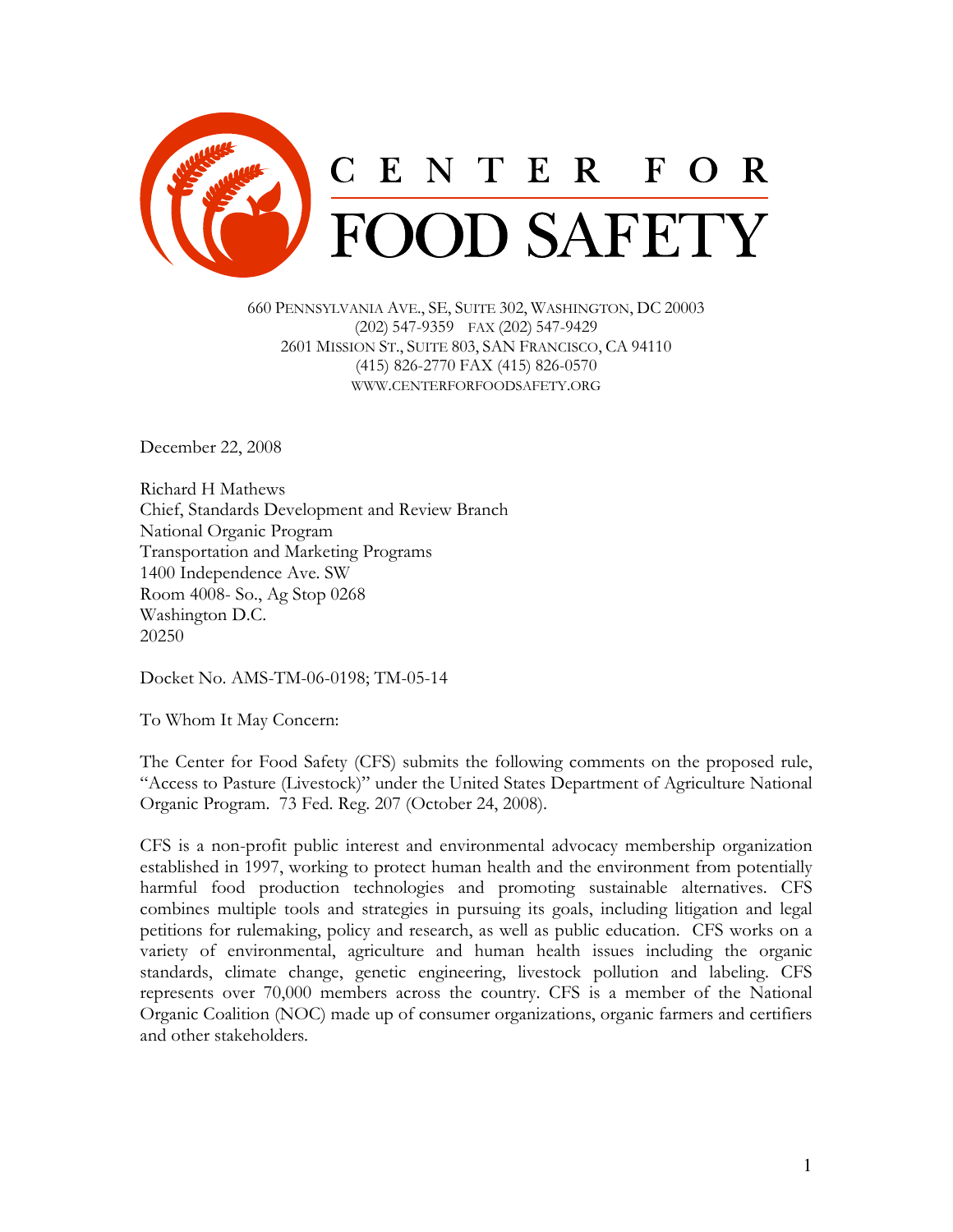#### BACKGROUND

In the October 24, 2008 Federal Register the USDA Agricultural Marketing Service published the proposed rule for access to pasture for livestock under the National Organic Program (NOP). The proposed rule has been in the making for several years and between 1994 and 2005 the National Organic Standards Board (NOSB) made six recommendations regarding access to pasture and confinement of animals. Most recently, the USDA sought comment in 2006 on the current role of pasture in the NOP regulations and whether they should be amended. The more than 80,000 people who commented on the Advanced Notice of the Proposed Rulemaking (ANPRM) were clear about the expectations they have for organic livestock production and there was overwhelming support to amend and clarify the role of pasture in organic livestock production. Significantly, more than 71,000 ANPRM commenters expressed opposition to feeding organic dairy animals in non-pasture settings such as dry lots or feedlots. As well, more than 54,000 commenters stated that they pay a premium for milk from animals that graze on pasture. Additional comments received by the USDA expressed explicit concern about "factory-style farms" that import calves and raise them in feedlots with little or no access to pasture.

The ANPRM comments received by the USDA are certainly telling of the expectations that consumers have for organic animal and dairy production. CFS believes that the USDA greatly considered such comments in their proposed rulemaking and CFS commends the USDA for establishing a proposed rule that incorporates the wants and needs of the American public. As well, USDA explains that the proposed rule is meant for two reasons: 1) "to ensure that NOP livestock production regulations have sufficient specificity and clarity to enable AMS and accredited certifying agents to efficiently administer the NOP and to facilitate and improve compliance and enforcement"<sup>1</sup>, and 2) "to satisfy consumer expectations that ruminant livestock animals graze pastures during the growing season."<sup>2</sup>

CFS welcomes the clarification of pasture access in organic livestock production and believes that clear, concise and detailed expectations will enable farmers, certifiers and the buying public to better understand the organic process and product and be reassured of its high standard. Given recent violations in the organic dairy and meat industry which, in many ways, may have undermined the public's trust in the organic seal and standard, CFS is pleased with the proposed rule as it aims to create clear standards and processes for organic livestock production. CFS believes that the proposed pasture rule can continue to evolve and improve the organic ethic and restore the faith of the American people in the organic standard and seal.

CFS appreciates the opportunity to comment on the proposed access to pasture rule and we have a number of comments, recommendations and concerns about the proposed rule as discussed in detail below.

 1 73 Fed. Reg. 207 (October 24, 2008)

 $2$  Id.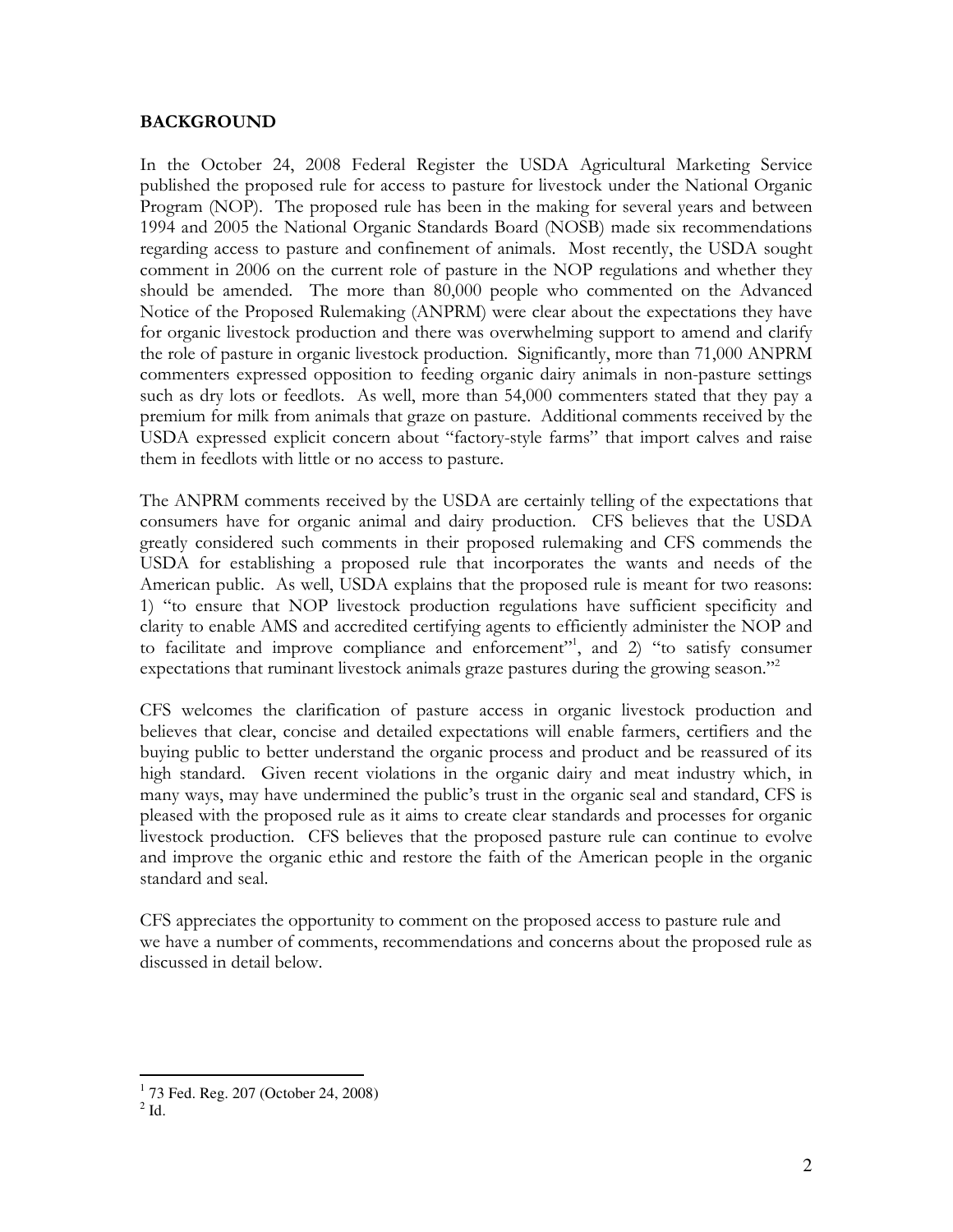#### CENTER FOR FOOD SAFETY COMMENTS

#### I. Animal Living Conditions - Dry lots and Feedlots

Under the proposed rule, USDA aims to clarify the definition of dry lots and feedlots and to make clear that such facilities are outlawed in the proposed rule for organic livestock production. Under the proposed rule, USDA defines a feedlot as "a confined area for the controlled feeding of ruminants." A dry lot is defined as "a confined area that may be covered with concrete, but that has no vegetative cover." To further define and clarify the definition of a feedlot, CFS agrees with the NOC to define a dry lot as, "A confined area that may be covered with concrete, but that has no vegetative cover, where livestock are kept in continuous total confinement." CFS strongly agrees with the USDA's claim that "dry lots and feedlots do not meet the requirements for pasturing organic ruminant animals."<sup>3</sup>

In a poll conducted by CFS in 2006<sup>4</sup>, we found that the majority of organic milk purchasers also agree with the USDA that dry lots and feedlots should not be a part of organic livestock production. We believe that most of the public believes that organic animal production carries some types of guarantee that animals are treated in a humane way and are not continuously confined. Some of the results of our poll were as follows:

- A majority of people who ever purchase organic milk (51%) say they would no longer purchase organic milk if they knew that many organic cows were confined to fenced-in feedlots and did not graze on pasture for most of their lives.
- Four-four percent (44%) of those who frequently purchase organic milk would no longer do so if they knew that many organic cows were confined to fenced-in feedlots and did not graze on pasture for most of their lives.

Women (the principal family food purchasers) are even more apt to change their organic milk purchasing habits:

Sixty-one percent (61%) of women who purchase organic milk either frequently or seldomly would no longer do so if they knew that many organic cows were confined to fenced-in feedlots and did not graze on pasture for most of their lives.

Finally, our poll demonstrated that if organic milk producers hope to grow the organic milk market by changing seldom purchasers into frequent purchasers and restoring the faith in the organic seal, feedlots and dry lots should not be a part of organic production.

 $\overline{a}$ 3 73 Fed. Reg. 207 (October 24, 2008) Pg. 63589.

<sup>&</sup>lt;sup>4</sup> The national polling was conducted by the firm American Viewpoint. This data is from a national survey of 1011 U.S. adults conducted March 29 though April 3, 2006. The margin of error for the entire sample is plus or minus 3% at the 95% confidence level. The margin of error for the organic milk consumer (n=188) is plus or minus  $7.2\%$  at the 95% confidence. Full data from this poll is available at

http://www.centerforfoodsafety.org. CFS notes that the sample size used in its polling is consistent with the survey sample size used by the California Institute for Rural Studies, in its USDA-AMS funded study, "Regulating Organic: Impacts of the National Organic Standards on Consumer Awareness and Organic Consumption Patterns."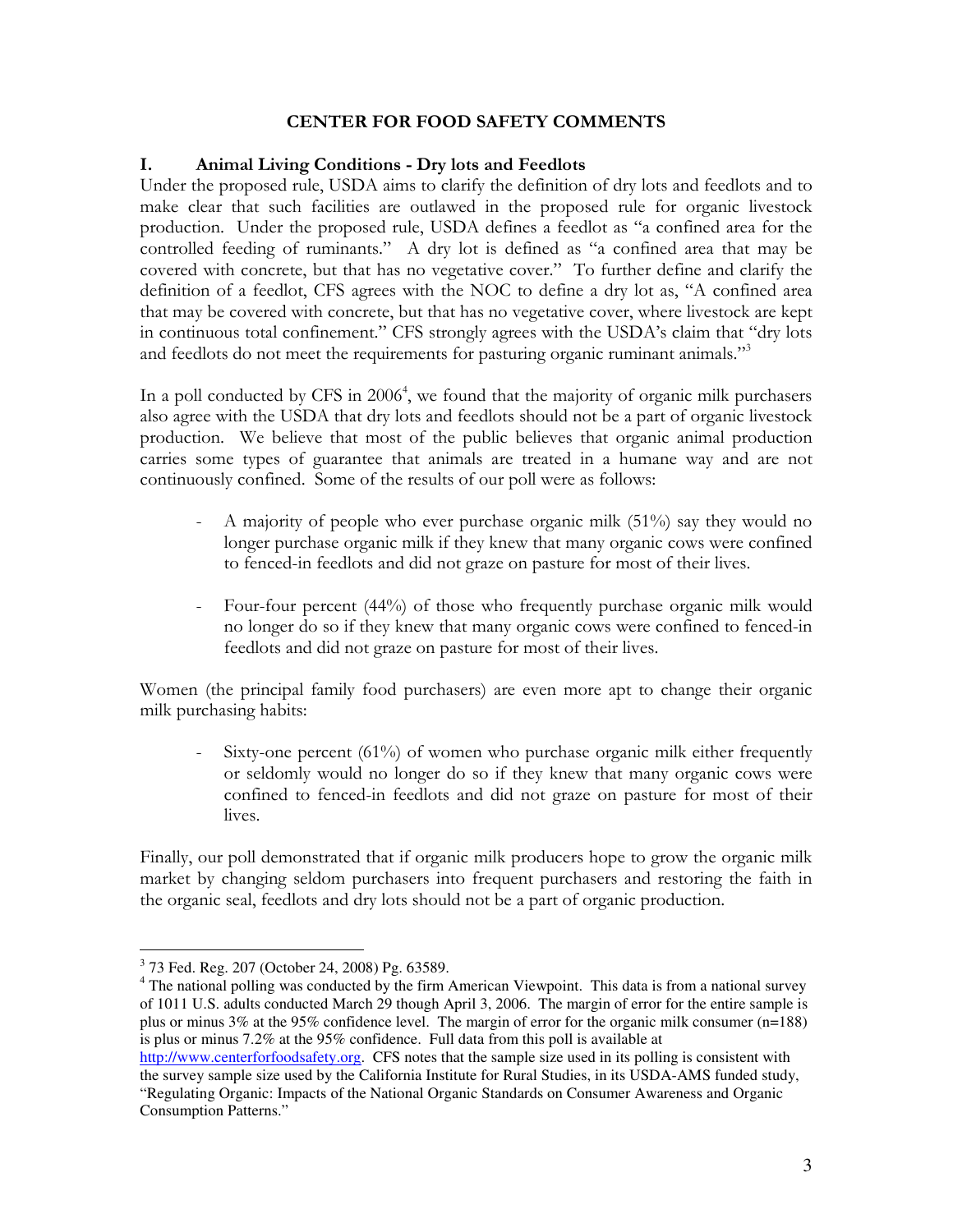- Fifty-eight percent (58%) of consumers that seldom purchase organic milk stated they would not purchase organic milk if they knew that many organic cows were confined to fenced-in feedlots and did not graze on pasture for most of their lives.

Clearly, the majority of American organic milk consumers do not want dry lots or feedlots to be a part of the organic standard and CFS applauds the USDA for explicitly excluding their use in the proposed rule. To continue to increase consumer confidence in the organic standard and to search for ways to improve the organic standard it is vitally important to consider the opinions and actions of the buying public. Without a market for organic milk and other organic animal products, there is no viable organic industry and farmers, certifiers and others must continue to provide the American people with the types of organic products they want and expect under a strong organic standard.

To allow for the strongest standards possible CFS recommends further clarifying "shelter" in the proposed rule. Under section §205.239 USDA notes that producers must "establish and maintain year-round livestock living conditions which accommodate the health and natural behavior of animals" including "year-round access for all animals to the outdoors, shade, shelter, exercise areas, fresh air, water for drinking (indoors and outdoors), and direct sunlight, suitable to the species, its stage of live, the climate, and the environment." CFS is pleased to see that the USDA realizes that dry lots and feedlots do not allow animals to achieve such comforts and necessities, but also recommends including a definition for "shelter", as also recommended by the NOC, in the proposed rule which will encourage proper sheltering and care of animals. Shelter should be defined as,

"Structures such as barns, sheds, or windbreaks, or natural areas such as woods, tree lines, or geographic land features that provide physical production and/or housing to animals."

By adopting this definition, CFS believes that the rule will be effective in allowing for comfortable sheltering of animals as necessary in barns and other humane structures during inclement weather and other events without allowing for the confinement of animals in dry lots and feedlots. As well, CFS believes that the clarification of this definition will enable farmers to better understand the types of humane structures that are permissible in the organic standard.

Further, we support the list of exemptions to pasture contained in the proposed rule (e.g., for birthing, inclement weather, illness, injury, etc.). We advise the reinstatement of these exemptions for ruminants from pasture and outdoor access during periods of inclement weather and to protect soil and water quality. While we would like USDA to mandate as much access to pasture as possible, we do not want livestock on pasture in situations where it may adversely affect their health and welfare or if it threatens soil and water quality.

As well under the proposed rule, USDA recommends under §205.239(3) that when hay, straw, ground cobs or other crop matter typically fed to the animal species is used as bedding it comply with the regulations for livestock feed under section §205.237. If animals are using bedding materials that they may also eat, it is prudent to require the same standards for such materials as it is for their food. We believe that this requirement will help to strengthen the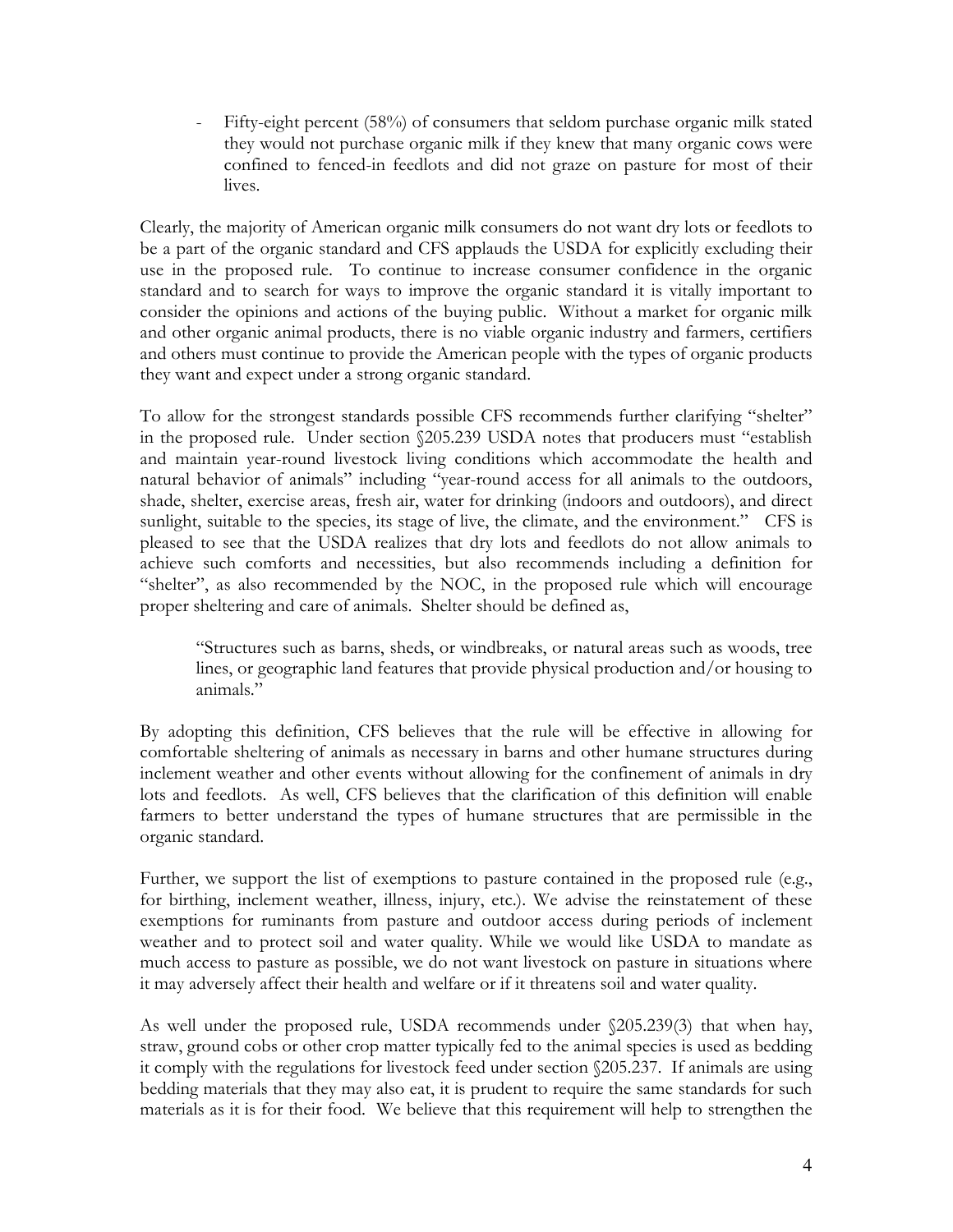integrity of the organic label and CFS supports the inclusion of this regulation in the proposed rule.

# II. Animal Confinement for Finishing Beef

Confinement of animals in an organic system is one of the primary issues of consumer concern. We agree with USDA that, "exemption from pasture for finish feeding is contrary to the expected intent of pasture-raised animals in organic systems. Allowing confinement feeding for beef cattle would constitute an inconsistent application of the pasturing requirement." Allowing for such exclusion would create the types of illegal loopholes that have necessitated the establishment of a clear pasture rule in the first place and may continue to undermine the public's faith in the organic standard. It is clear from both the CFS poll and others that the USDA has cited in the Federal Register, that consumers do not want their organic animal products to be produced in confinement or feedlots. Such confinement is also contrary to organic principles and the Organic Foods Production Act (OFPA). We commend the USDA for recognizing the public's concern about these issues and for addressing them in the proposed rule.

CFS understands that during the grazing season ruminant slaughter stock may be grain fed or "finished" to meet consumer taste expectation. While research has demonstrated that cattle can be completely grass finished and still achieve the same type of high-quality product that the American people have come to expect in meat,<sup>5</sup> CFS believes the rule should allow for grain finishing of organic beef as well as grass finishing, in order to meet current consumer preferences. However, these animals should not be denied pasture during the time they are being grain finished. Failure to provide pasture during grain finishing could create the development of organic confined animal feeding operations (CAFOs), which is precisely the type of institution that the pasture rule and the American people are looking to avoid, contrary to the clear intent of OFPA. CFS agrees with USDA that, "There is nothing inherent in the finish feeding of beef cattle that precludes them from being provided with pasture."

We suggest adding an exemption from meeting the 30% of dry matter from pasture during the grazing season for organic beef to accommodate consumer desire for corn finished meat. This language recognizes the requirements of the market and the producer's need to maximize their profit while not creating a beef finishing lot which the US consumer has repeatedly opposed in comments to USDA. All of the available data, research and comment to the ANPR has a consistent theme of opposing confining livestock and feedlot feeding.

We recommend including the following in  $\S 205.237(c)(1)$ :

 $\overline{a}$ 

 $<sup>5</sup>$  Beef finishing is defined as the final 90-120 days of a beef cattle's life where some producers feed cattle</sup> grain as a way to obtain the desired marbling effect of the meet and attain a "select" or "choice" grade. Studies have shown that the same grades can be achieved by finishing animal on pasture, although more time is required when diets are strictly forage based (Center for Integrated Agricultural Systems. (Sept. 2008) "Does pasture-finished beef make the grade?" UW Madison College of Agriculture and Life Sciences, Research Brief # 77).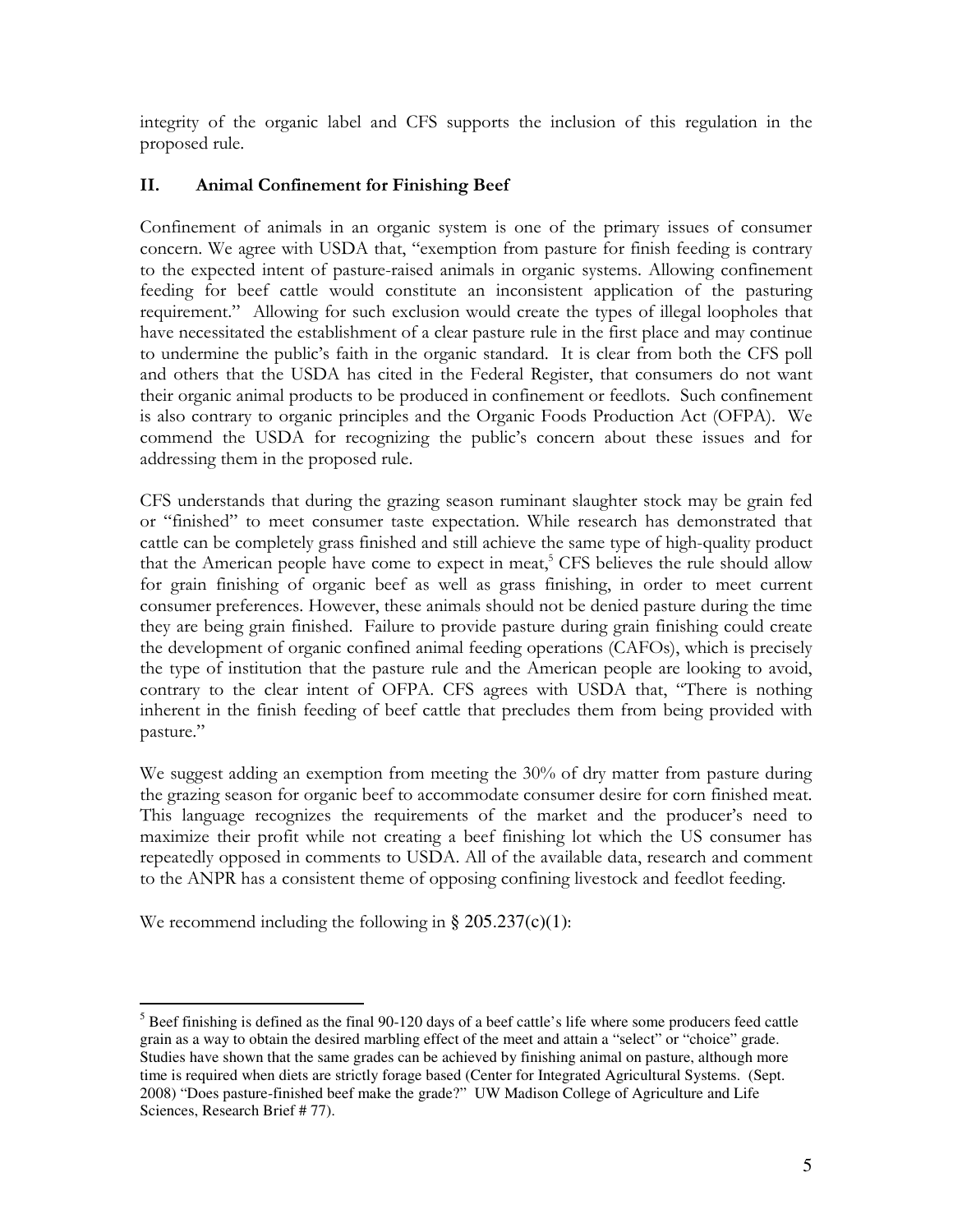Except that, ruminant slaughter stock that are typically grain finished may be exempt from the 30% pasture DMI requirement during the finishing period, not to exceed 120 days, but must not be denied pasture during that period.

### III. Dry Matter Intake Requirement and Grazing vs. Growing Season

Under the proposed rule, USDA requires that organic livestock must receive at least 30% of their dry matter intake (DMI) from pasture and be on pasture for no fewer than 120 days. As indicated in the proposed rule publication, previous studies note consumer approval of such requirements. A Whole Foods Market, Inc. survey shows that 69% of consumer respondents expected most of an organic dairy animal's food to come from pasture. Similarly, a Consumers Union survey found that more than two-thirds of those surveyed believed that the NOP standards should require that organic animals graze outdoors. As well, a Natural Marketing Institute study found that 72% of organic dairy users noted that it was either extremely or somewhat important that organic dairy products are from animals that graze on pasture.

While CFS encourages the adoption of this requirement we also propose further definitions to make the rule applicable to all types of organic livestock producers in various regions throughout the United States. As such, CFS supports the NOC recommendation to replace "growing season" with "grazing season" to better incorporate the realities of livestock production especially in Western regions of the United States. The definition of grazing season would read,

"The grazing season is when pasture plants are available for ruminants to graze. Grazing season may be shorter than the growing season due to mid-summer heat and humidity, significant precipitation events, floods, hurricanes, or droughts. Grazing season may extend beyond the growing season due to grazing of crop residues or stockpiled vegetative growth. The grazing season for organic production may range from 120 to 365 days, but shall not be less than 120 days."

As well, we also encourage language in the final rule which encourage farmers to maximize use of pasture. In many regions of the United States farmers will be able to pasture animals for significantly longer than 120 days and should be encouraged to maximize the use of pasture. We also believe that farmers should not be placed under considerable new reporting burdens to implement such rules and that further clarifications are needed regarding the DMI. We feel that it is important to explicitly state that the 120 day requirement need not be continuous and is the average DMI, so as to not add considerable and unnecessary burdens to farmers and certifiers. We recommend along with NOC, to include a section §205.237(d) in the final rule to read,

"The grazing season for determination of the parameters in 205.237(c) is not less than 120 days. All classes of ruminants over 6 months of age shall receive, at a minimum, 30% of their dry matter demand from pasture for this 120 day period. This minimum shall be the average of the intake for the 120 day grazing season. Due to weather, season, and geographic location, this 120 day period may or may not be continuous."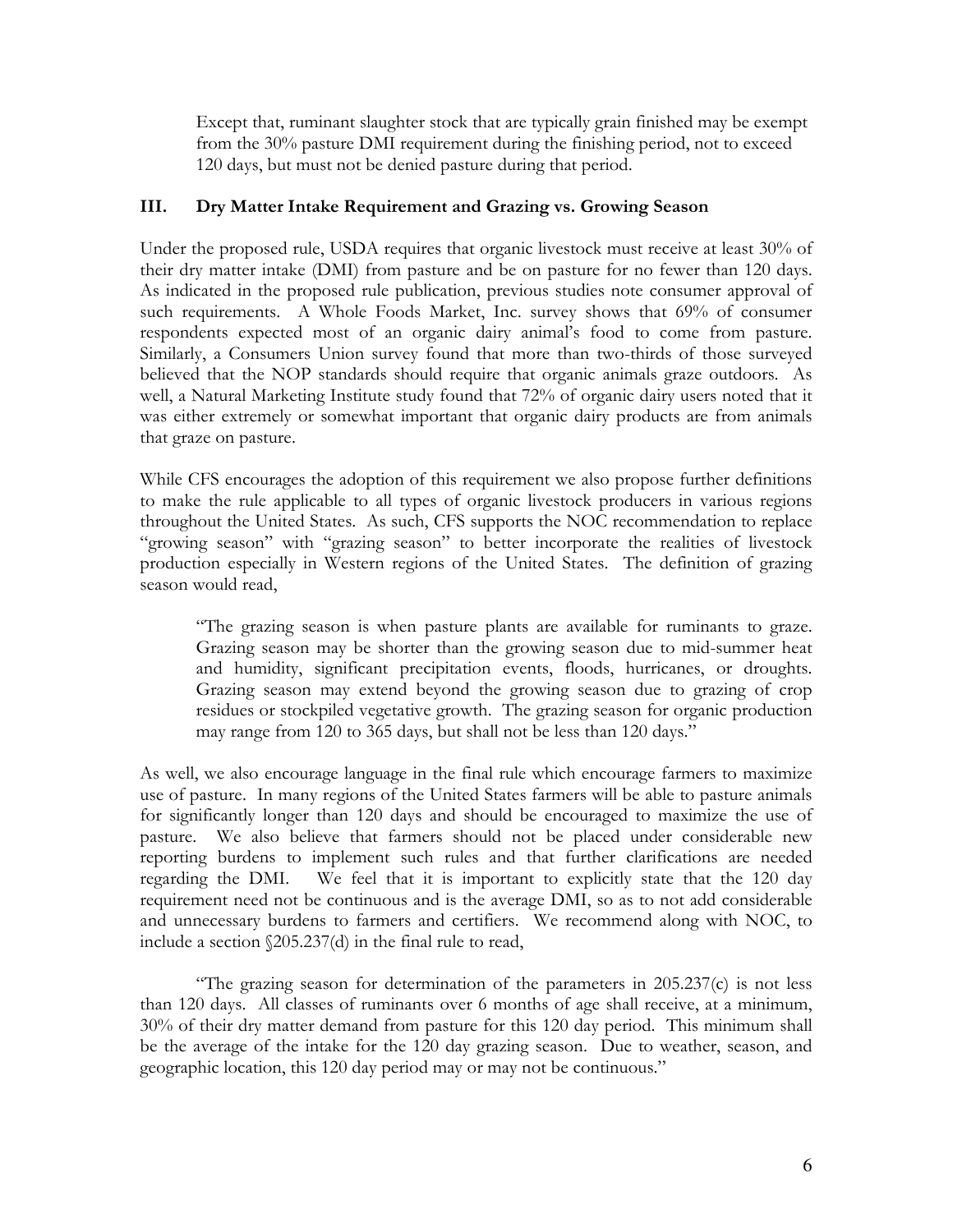### IV. Environmental and Soil Sustainability Requirements

Under the proposed rule, USDA makes several significant recommendations about environmental and soil sustainability requirements. CFS applauds the USDA for including such measures in the proposed rule and believes that such regulations are in compliance with the original intent of the organic standard and OFPA to be environmentally sustainable and conscious. Organic certification has an inherent environmental stewardship component that must continue to be strengthened as the standard evolves. While many people may choose to eat organic animal products for a variety of reasons, we should consider that a likely significant portion of people choose to eat organic products because they believe it is better for the environment. In fact, recent evidence from the United Nations demonstrates that animal production is responsible for nearly 1/5 of all global greenhouse gas emissions.<sup>6</sup> As a result, many in the public may be questioning the role of meat and dairy in environmental problems and considering ways to combat and reduce environmental issues in agriculture and food production. As such, CFS believes that an increasing number of people throughout the United States and the world will be looking to organic products as a means to reduce their "carbon footprint" and their overall environmental impact. USDA should recognize the role it can play in fostering environmental stewardship and sustainability within the National Organic Program, especially with regards to organic animal production.

In particular, CFS supports section §205.239 (f) that notes that livestock operations "must manage outdoor access areas, including pastures, in a manner that does not put soil or water quality at risk" including the use of buffer zones and fences to prevent animals and their wastes from entering waterways. Animal manure is a significant source of nitrogen, phosphorus and a variety of other pollutants to both the air and the water. Environmental impairment from agricultural runoff and animal wastes entering waterways is significant. "It is estimated that animal feeding operations account for 16% of agricultural pollution."<sup>7</sup> Such releases to waterways can be devastating to the environment and will continue to exacerbate global warming.

Phosphorus and nitrogen releases into waterways cause a variety of environmental impacts. "The effects of increased nutrients on freshwater and marine ecosystems are well documented and include eutrophication, hypoxia, and decreased biodiversity."<sup>8</sup> Eutrophication is the excess of phosphorus and nitrogen in water $\degree$  that eventually leads to hypoxia. An excess of nutrients in water can produce algal blooms that absorb available oxygen quickly. As algae grow and then decompose, they choke waterways of available nutrients and oxygen and advance a waterway into a hypoxic stage. "Hypoxia results when

 $\overline{a}$ 6 Steinfeld H, Gerber P, Wassenaar T, Castel V, Rosales M, de Haan, C (2006). *Livestock's Long Shadow-Environmental Issues and Options*. Food and Agriculture Organization of the United Nations.

<sup>7</sup>Center, T. and Feitshans T., Regulating Manure Application Discharges from Concentrated Animal Feeding Operation in the United States. *Environmental Pollution* 141 (2006) 571-573.

<sup>&</sup>lt;sup>8</sup>Bernot, M., et al. Nutrient Uptake in Streams Draining Agricultural Catchments of the Midwestern United States. *Freshwater Biology* 51 (2006) 499-509.

<sup>9</sup>Aillery M., et al. Managing Manure to Improve Air and Water Quality. *United States Department of Agriculture, Economic Research Service* Report 9 September 2005.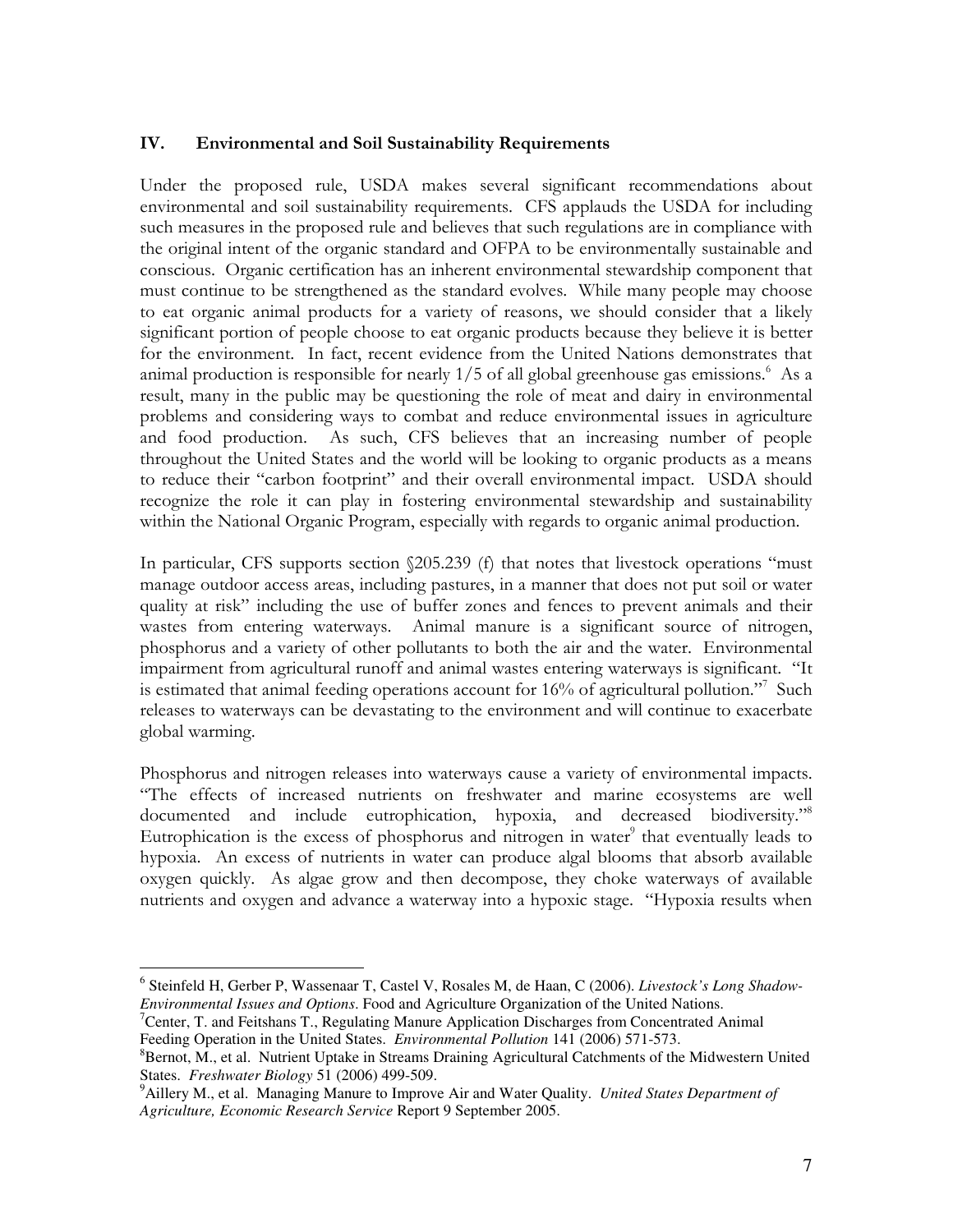oxygen consumption, primarily through decomposing organic material, exceeds oxygen production through photosynthesis and replenishment from the atmosphere."<sup>10</sup>

The build-up of such nutrients and the resulting environmental damage is directly contributing to global warming through the increased production of greenhouse gases. As rotting plants and algae die they emit methane<sup>11</sup>. All types of waterways, especially oceans and wetlands, have huge potential for carbon sequestration through aquatic plant life among other things.<sup>12</sup> As these plants die off, they are no longer able to sequester carbon, and in many cases begin to emit greenhouse gases that contribute to global warming. In wetlands especially, changes in the nutrients' (i.e., phosphorus and nitrogen) loadings can affect carbon and nutrient transformations and the ability of wetlands to absorb nitrogen.<sup>13</sup>

CFS is encouraged to see the USDA require that farmers manage their farmlands and outdoor access areas in a way that will minimize water pollution from livestock and continue to curb environmental pollution and global climate change. Similarly, CFS applauds the USDA for section §205.240 which highlights notable and explicit details about the ways in which pasture should be managed to encourage environmental and soil sustainability. This requirement dovetails with and strengthens the existing regulations mandating that organic operations conserve biodiversity.<sup>14</sup> By requiring that pasture be managed as a crop, USDA is encouraging effective planning, documentation and reporting of environmental standards. A comprehensive pasture plan will give the public renewed faith in the environmental components of the organic standards and allow certifiers to better quantify environmental sustainability in organic practices. As well, it will allow farmers greater opportunity to share best practices as they begin to clearly document their environmental management of their pastures and encourage continued development of the best environmental practices available to their farm and area.

### VII. Sacrificial Pasture

Under section §205.240(11)(d), USDA includes specific requirements under the Comprehensive Pasture Plan to include a sacrificial pasture for grazing, which could be used when other pastures may be excessively damaged by grazing due to saturated soil conditions. CFS believes that the inclusion of a sacrificial pasture into the Comprehensive Pasture Plan can be an effective way to discourage loopholes that would allow farmers to not put their animals on pasture. We further support USDA's definition of sacrificial pasture which explicitly excludes dry lots and feedlots for use as sacrificial pasture.

 $\overline{a}$ 

 $10$ Committee on Environment and Natural Resources. An Integral assessment – Hypoxia in the Northern Gulf of Mexico. *National Science and Technology Council.* May 2000.

 $11$  Giani, Luise; Ahrensfeld, Elke. (2002). Pedobiochemical indicators for eutrophication and the development of "black spots" in tidal flat soils on the North Sea coast. Journal of Plant Nutrition and Soil Science, 165: 537-543.

 $12$  IPCC. (2000). IPCC Special Report on Land-Use Change and Forestry. A Special Report of the Intergovernmental Panel on Climate Change. Online at http://www.ipcc.ch/

<sup>&</sup>lt;sup>13</sup> Science article

<sup>&</sup>lt;sup>14</sup> §205.250(5); 65 Fed Reg 80563; 65 Fed Reg 80640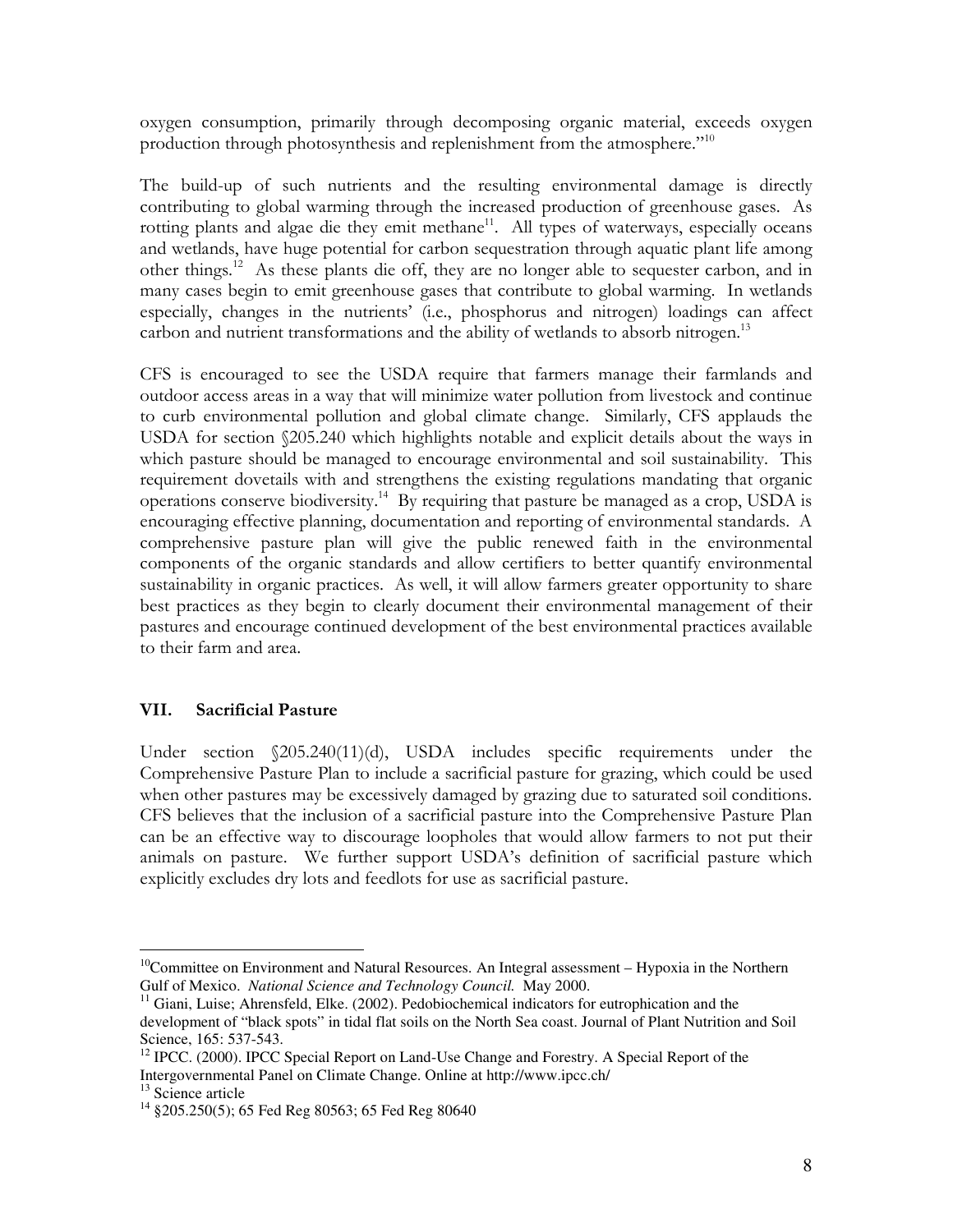Sacrificial pastures are a pasture management technique that aims to improve environmental sustainability and increase livestock access to pasture. Sacrificial pastures, if well-managed under the proposed standards put forth by the USDA in section §205.240(11)(d), will encourage longer pasturing of animals and sustainable pasture management. In addition, active and proper management of sacrificial pastures creates beneficial environmental stewardship practices and ultimately will prevent excessive treading, which would be detrimental to farmer profits. Sacrificial pastures are recognized as necessary component to proper management systems by universities and organizations such as the National Sustainable Agriculture Information Service (ATTRA)<sup>15</sup>.

While CFS supports the inclusion of sacrificial pastures to Comprehensive Pasture Plans, it also recognizes that there are considerable challenges to implementation. Issues such as land mass, drainability, proximity to water, and nutrient management plans may present significant problems for implementing a sacrificial pasture. In some cases, sacrificial pastures may simply not be possible on certain farms and could even create a situation where environmental stewardship may be compromised. As well, CFS believes that the mandatory requirement of sacrificial pastures may give large farms an advantage over smaller family farms that would simply not have the land mass to support such a practice. Nevertheless, CFS believes that including sacrificial pastures into the Comprehensive Pasture Plans where possible, is ultimately beneficial to farmers, animals and the public purchasing the product.

We recommend that the USDA encourage, but not make mandatory, the inclusion of a sacrificial pasture into the Comprehensive Pasture Plan in situations where such a practice is feasibly possible and would not create additional environmental burdens. Farmers who are unable to include a sacrificial pasture in their Comprehensive Pasture Plan should include a brief description citing the reasons for such and include details about the ways in which they will be sure that animals receive more than 120 days of access to pasture and 30% of DMI from pasture if inclement weather may prevent this.

# VI. Origin of Livestock

In the proposed rule under section §205.236, USDA discusses Origin of Livestock. CFS believes that the regulations and definitions associated with Origin of Livestock should not be included under the Pasture Rule. As currently proposed in the rule, the regulation would allow certain farms to buy non-organic animals, and require others to buy or raise only organic young stock. This is contrary to the organic standard and OFPA. CFS encourages the USDA to publish a Proposed Origin of Livestock Rule, and along with NOC encourages that there be one criterion for dairy replacement animals for all operations: "Once an operation has been certified for organic production, all dairy animals born or brought onto the operation shall be under organic management from the last third of gestation."

# VII. Livestock Definition

We oppose the inclusion of "bee" and "fish used for food" in the definition of livestock until meaningful and acceptable standards are issued for those systems. While standards for

l <sup>15</sup> http://attra.ncat.org/attra-pub/nutrientcycling.html